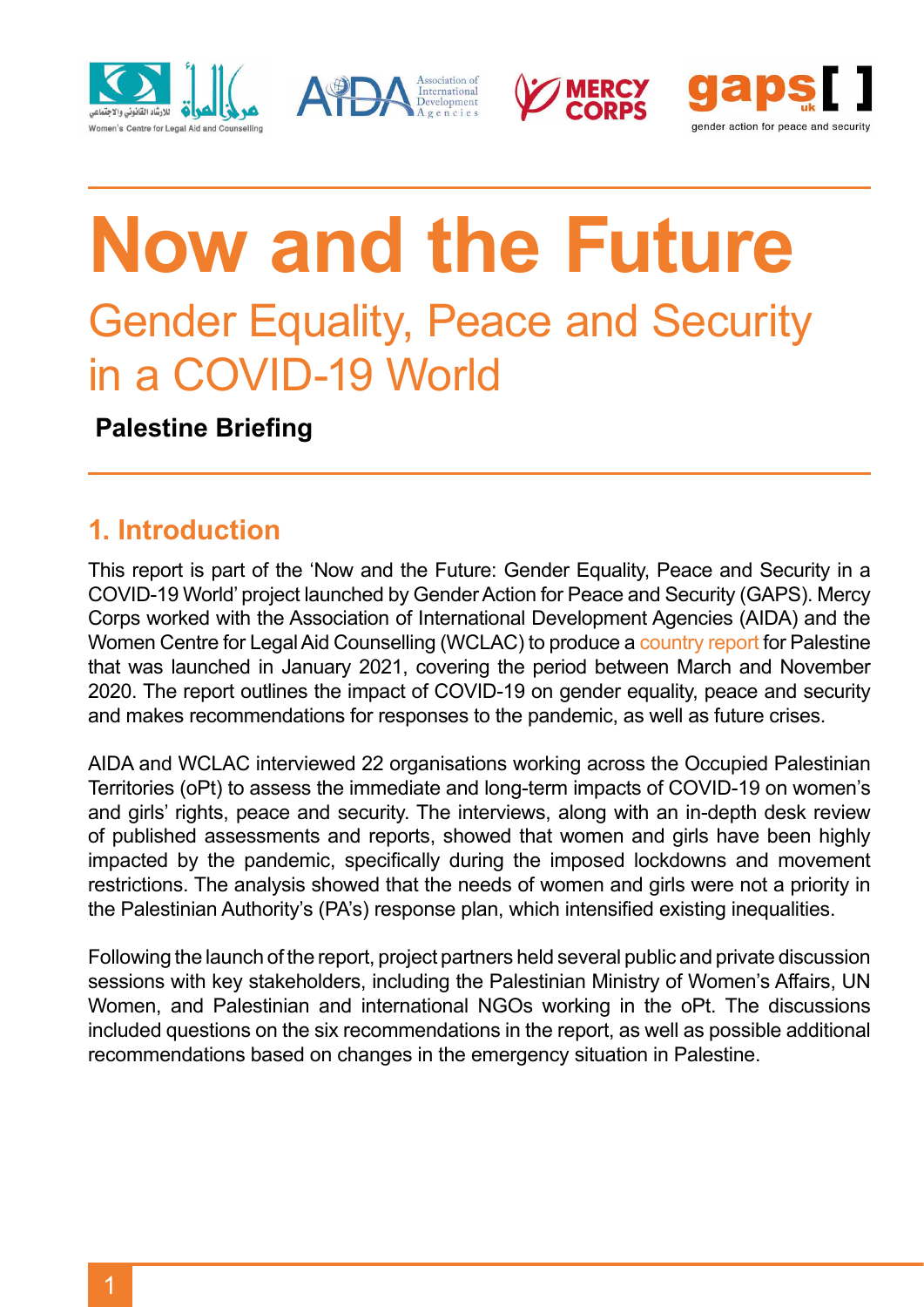## **2. Update**

#### **COVID-19 updates**

The first state of emergency to limit the spread of COVID-19 was announced in the oPt and Israel on 5 March 2020 and 19 March 2020 respectively. Since March, all areas have been in and out of lockdowns at different times depending on the increase in cases. The Palestinian Ministry of Health (PA MoH) [reported](https://corona.ps/) a total of 184,999 cases in the oPt from 5 March 2020 until 10 February 2021. This is an increase of 102,219 cases compared to the number in the original Palestine country brief that reflected cases up to 21 November 2020. According to PA MoH data, 50 per cent of cases are women and girls. The Israeli Ministry of Health (IS MoH) [reported](https://covid19.who.int/region/euro/country/il) a total of 691,111 cases as of 10 February 2021 in Israel, including Jerusalem, and 5,163 deaths.

In late November 2020, as case numbers increased in the oPt and Israel, lockdowns were reimposed. In the West Bank and Gaza Strip partial lockdowns were imposed beginning in early December 2020 that included no movement between governorates, and total night and weekend lockdowns. These lockdowns are still in place in the West Bank as of 24 February 2021 and in Gaza were lifted on 4 February 2021. Israeli authorities imposed a general lockdown in Israel and East Jerusalem between 27 December 2020 and 7 February 2021.

Israel began the vaccination process for its citizens in December 2020 and leads the world in per-capita vaccination, with 30.7 per cent of the population receiving both doses of the Pfizer vaccine by 19 February 2020. Meanwhile the oPt aims to start its vaccination campaign by mid-February, relying primarily on the Sputnik-V vaccine and a supply from the COVAX facility. Despite international pressure, Israel has so far refused to extend its vaccination campaign to Palestinians, beyond a humanitarian transfer of a few thousand doses. Thus the oPt is facing an extended period of COVID-19-driven crisis, with no timeframe for moving beyond it.

The international community must continue to publicly assert that responses to the COVID-19 pandemic should be grounded on the right to the highest attainable standard of physical and mental health services, without discrimination.

#### **Occupying power responsibilities**

Between November 2020 and February 2021, Israeli violations continued, and even increased, against Palestinians. In particular, there was an increase in the demolition of structures and threats of forcible transfer for key communities in the West Bank. On 3 November 2020, the largest mass demolition incident since the United Nations Office for the Coordination of Humanitarian Affairs (OCHA) established the demolition database in 2009 was reported in Humsa al Baqi'a in the Jordan Valley. This resulted in the displacement of 73 individuals, including 41 children. The same community was targeted again with a series of raids in early February 2021, resulting in the displacement of at least 55 people, including 32 children.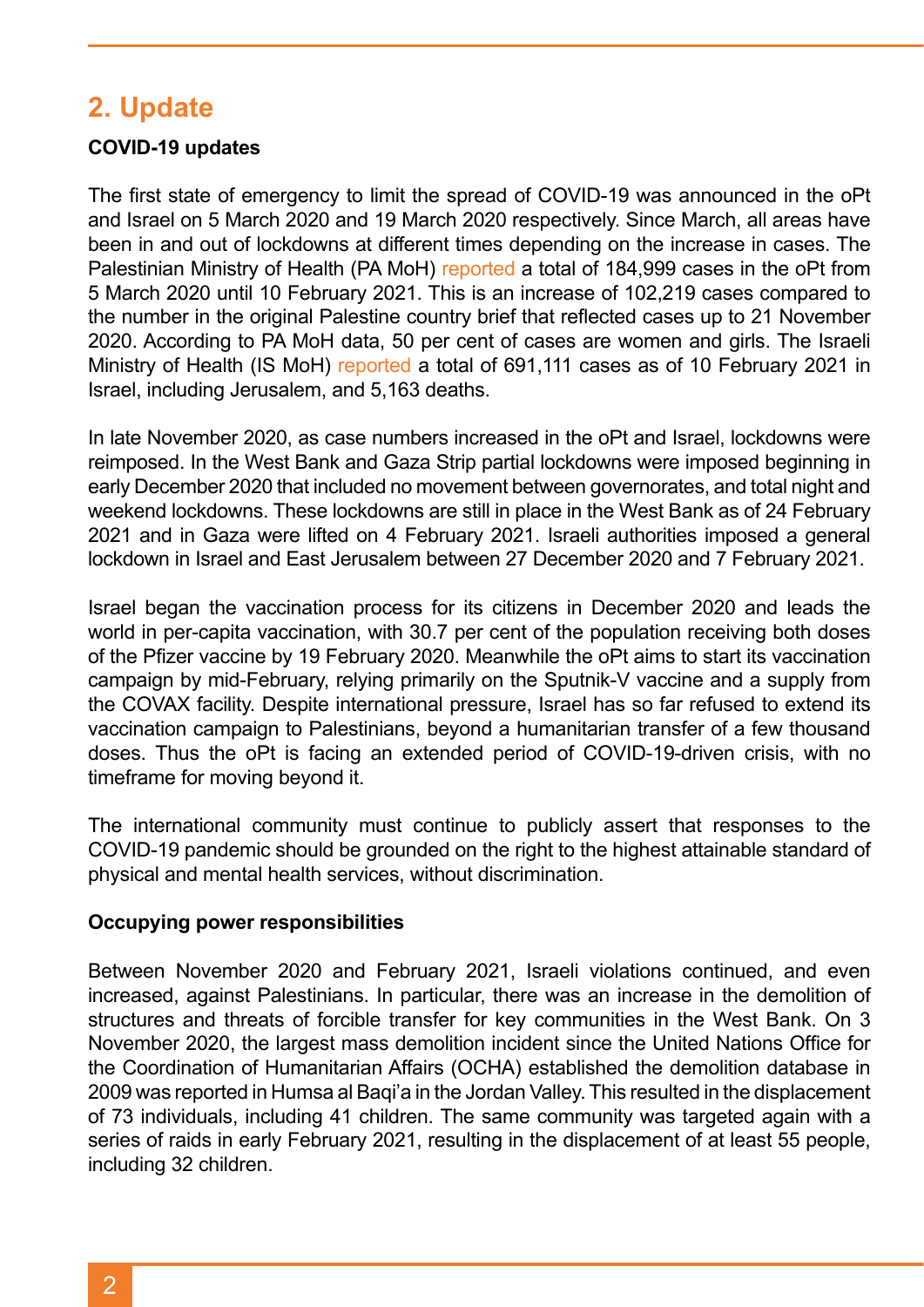The international community must ensure that Israel, as the occupying power, upholds the rules of International Humanitarian Law and International Human Rights Law, which includes providing unimpeded access to humanitarian aid and services and guaranteeing that all people under occupation have unrestricted access to healthcare.

#### **Women's participation**

Women's participation in decision making is still a priority in Palestine. In the previous reporting period, organisations reported that women's participation in decision making did not improve during the preparation and implementation of the COVID-19 response. Most of the organisations interviewed stated that in the first three months of the COVID-19 emergency they were not approached to engage in response planning and implementation. After the first three months, some organisations took the initiative themselves and advocated for their involvement. Upon the decision of the Ministry of Local Government to establish local response committees, the overall participation of women in these committees reached up to 16 per cent, while in the Gaza Strip women's participation remained very low. Women's participation in national and high-level committees also remained very low.

The PA must ensure the equal participation of women in decision making based on its internal laws and international law. The PA ratified the [UN Convention on the Elimination](https://www.un.org/womenwatch/daw/cedaw/#:~:text=CEDAW%2039th%20Session&text=The%20Convention%20provides%20the%20basis,as%20education%2C%20health%20and%20employment.) [of All Forms of Discrimination against Women](https://www.un.org/womenwatch/daw/cedaw/#:~:text=CEDAW%2039th%20Session&text=The%20Convention%20provides%20the%20basis,as%20education%2C%20health%20and%20employment.) (CEDAW) in 2014. By doing so, the PA has agreed to take all appropriate measures to "ensure women's equal access to, and equal opportunities in, political and public life – including the right to vote and to stand for election – as well as education, health and employment".

Since the Palestine country brief was published, the PA announced national elections for the Legislature in May 2021 and for President in July 2021. If held as planned, these will be the first national elections since 2006. Recent discussions with key stakeholders highlighted **the importance of focusing on women's participation in the upcoming elections and ensuring a large number of female candidates.** Based on [recent amendments](https://english.wafa.ps/Pages/Details/122816) to the Palestinian elections law, the quota for women's participation in candidate lists was raised from 20 per cent to 26 per cent.

### **Gender-based violence (GBV)**

There were no major changes on GBV in oPt between November 2020 and February 2021. According to [data published b](https://drive.google.com/file/d/1-DMPoZlWHCTouMQspsqnzB0FCx8FIbMC/view)y SAWA organisation, the three main reasons for calls for help during the COVID-19 emergency remain mental health, violence and abuse, and problems with family members. Discussions with stakeholders pointed out that the main issue that needs to be taken into consideration is the availability of services at the times of lockdown and imposition of movement restrictions. This includes having family protection workers in the field to reach victims and provide needed support for individuals unable to use online and phone services.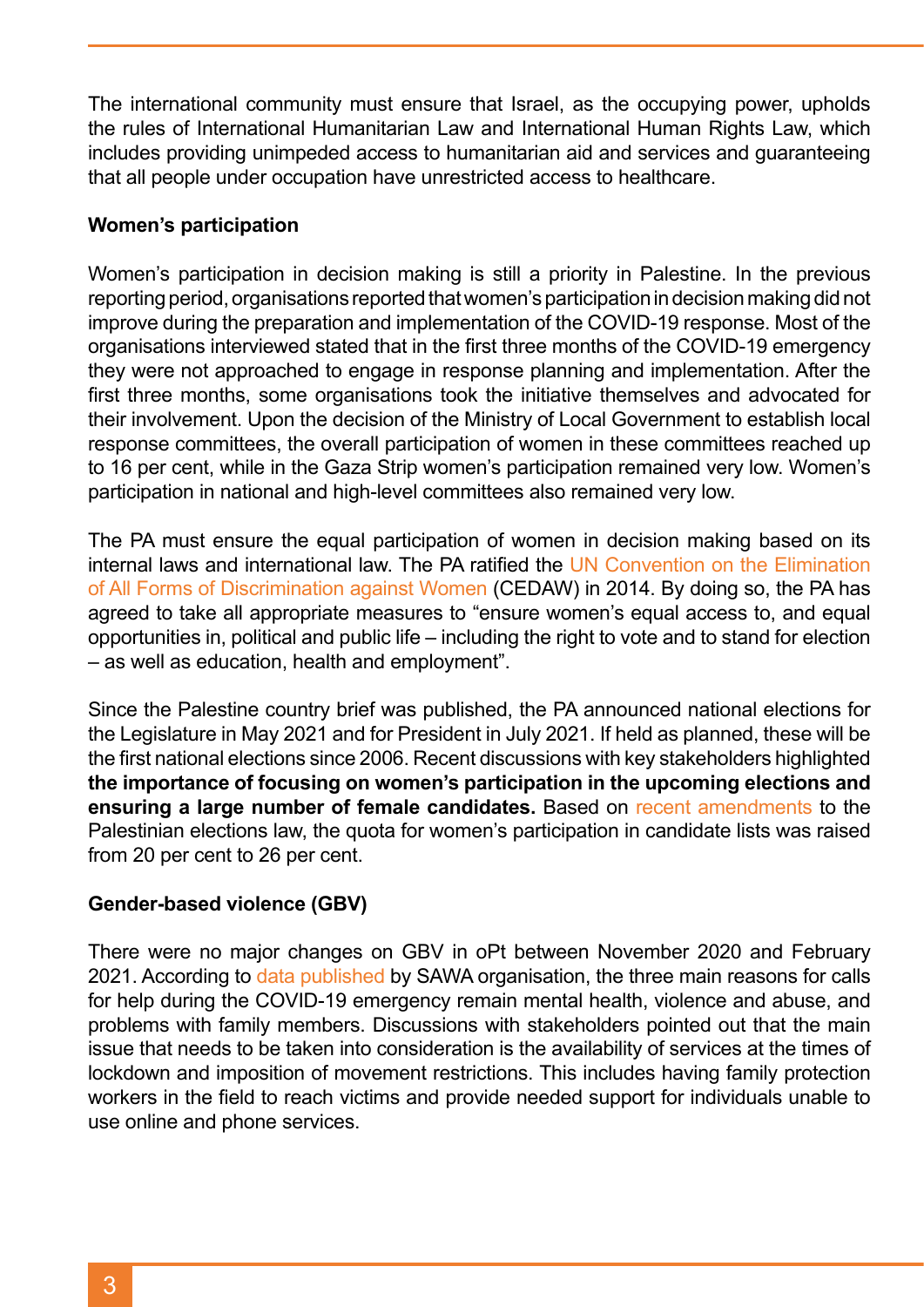An additional issue that was discussed is the impact of the closure of courts during lockdowns. Some organisations pointed out that this has indirectly encouraged perpetrators to commit more crimes as the accountability and justice system is paused. And it has left open cases paused, in many cases leaving victims with their abusers for a longer period. Accordingly, **it is of high importance to have plans for the continuity of family court services to women and children at times of closure,** even if virtually.

Discussions with key stakeholders highlighted the importance of training staff providing support services. As reported earlier, the number of online and phone service providers for GBV increased during COVID-19 emergency, leading to new staff being hired without sufficient training. There should be training at all times for emergency staff to be ready to provide high-quality support during crises.

#### **Economic support**

Economic support for women and girls and compensation of unpaid work remain a priority in Palestine. Discussions shared insights on the burdens added on women during times of online schooling for their children, which was especially difficult for communities with poor connections to electricity and internet. Home-schooling has also added an economic burden on families to provide electronic devices to their children.

#### **Marginalised groups**

Since the release of the Palestine country brief there has been, at best, minimal improvement in support for the most marginalised (namely refugees, people with disabilities, and frontline respondents) from the PA and humanitarian actors.

United Nations Relief and Works Agency for Palestine Refugees (UNRWA), which is responsible for the provision of services to 2.2 million Palestinian refugees in the oPt, still faces a financial crisis that limits its ability to deliver vital services. UNRWA [appealed](https://www.unrwa.org/sites/default/files/content/resources/opt_2021_ea_factsheet_eng.pdf) for US\$ 231 million to address the humanitarian priority needs of Palestinian refugees in the West Bank and Gaza Strip.

One improvement noted was that since current lockdowns in the West Bank (excluding East Jerusalem) and Gaza Strip allow some movement during weekdays, rehabilitation centres were able to open and provide services to people with disabilities. However, healthcare remains a challenge for this population. Starting in October 2020, the Palestinian Disability Coalition led sit-in protests inside the offices of the Palestinian Legislative Council, requesting comprehensive health insurance for people with disabilities. After 63 days of protests, the PA responded to the calls and announced enhanced health insurance plans.

There has been less progress in ensuring frontline respondents get the support they need, particularly mental health services and sufficient time to rest. Additionally, frontline respondents should be a priority to receive the COVID-19 vaccine.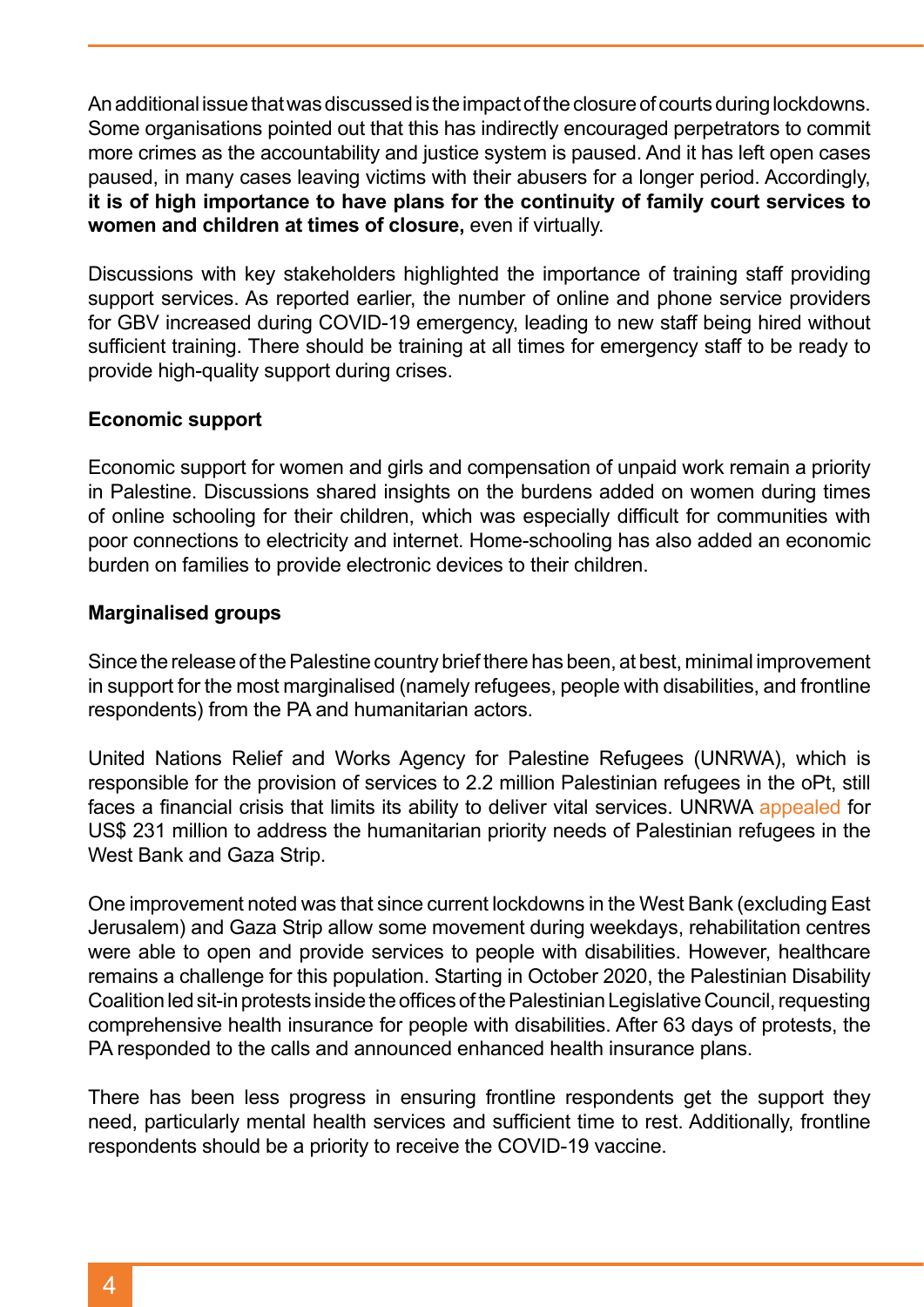## **3. Recommendations**

**Recommendation 1:** The Palestinian Authority must include women and their representing organisations, networks and youth groups in emergency response planning and implementation to ensure women's and girls' rights and needs are met. (Full evidence for this recommendation can be found on page 6 in [the country report.](https://gaps-uk.org/now-and-the-future-gender-equality-peace-and-security-in-a-covid-19-world-palestine/))

**Recommendation 2:** The Palestinian Authority must adopt a comprehensive protection system and ensure the provision of services to prevent GBV and the continuation of referral mechanisms during times of emergency, including movement lockdowns. (Full evidence for this recommendation can be found on page 7 in [the country report.](https://gaps-uk.org/now-and-the-future-gender-equality-peace-and-security-in-a-covid-19-world-palestine/))

**Recommendation 3:** The Palestinian Authority and the donor community must provide economic support for women in times of emergencies and ensure that responses are gender sensitive through financial and other support specific to women and girls, including compensation for unpaid work and investment in women's economic empowerment initiatives. (Full evidence for this recommendation can be found on page 9 in [the country report.](https://gaps-uk.org/now-and-the-future-gender-equality-peace-and-security-in-a-covid-19-world-palestine/))

**Recommendation 4:** The Palestinian Authority and humanitarian actors must ensure the needs of the most marginalised are met during times of emergency (namely refugees, people with disabilities, and frontline respondents), by funding grassroots and local organisations supporting these groups, supporting the most marginalised, and ensuring the continuity of rehabilitation services. (Full evidence for this recommendation can be found on page 10 in [the country report](https://gaps-uk.org/now-and-the-future-gender-equality-peace-and-security-in-a-covid-19-world-palestine/).)

**Recommendation 5:** Following international law, Israel must take full responsibility for the health of Palestinians in the oPt, including providing unimpeded access to humanitarian aid and services and guaranteeing that all people have unrestricted access to healthcare. The international community must publicly assert that responses to the COVID-19 pandemic should be grounded on the right to the highest attainable standard of physical and mental health services, without discrimination, and that the Government of Israel and the Palestinian Authority must genuinely cooperate to achieve this. (Full evidence for this recommendation can be found on page 12 in [the country report.](https://gaps-uk.org/now-and-the-future-gender-equality-peace-and-security-in-a-covid-19-world-palestine/))

**Recommendation 6:** The donor community must increase funding to address Palestine's financial crisis, prioritising health, including mental health, protection, and economy and ensuring this response is gendered. The support provided should ensure the delivery of a multi-sectoral comprehensive response in the West Bank and Gaza with self-defined priorities. (Full evidence for this recommendation can be found on page 13 in [the country](https://gaps-uk.org/now-and-the-future-gender-equality-peace-and-security-in-a-covid-19-world-palestine/) [report.](https://gaps-uk.org/now-and-the-future-gender-equality-peace-and-security-in-a-covid-19-world-palestine/))